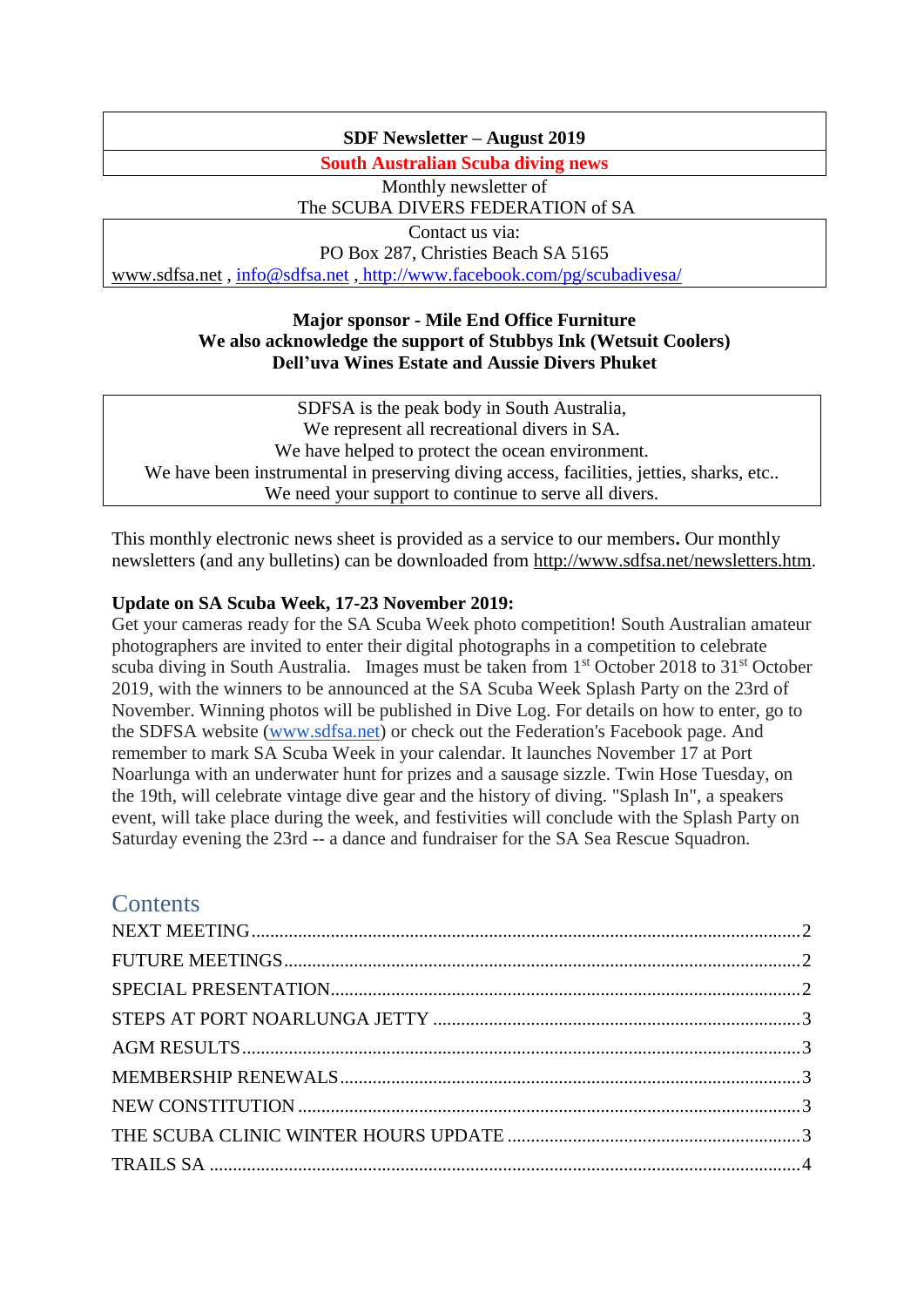| 2019 WORLD WHALE CONFERENCE AND WHALE HERITAGE SITES SUMMIT  5 |  |
|----------------------------------------------------------------|--|
|                                                                |  |
|                                                                |  |
|                                                                |  |

## <span id="page-1-0"></span>**NEXT MEETING**

Our next meeting is being held at 7pm on Wednesday 28<sup>th</sup> August at the Arab Steed Hotel, 241 Hutt St, Adelaide. Dinner will be held at 6pm before the 7pm meeting upstairs. Please let us know by  $21^{st}$  August if you wish to book for the dinner.

## <span id="page-1-1"></span>**FUTURE MEETINGS**

Our next four meetings are scheduled at the Arab Steed Hotel, 241 Hutt St, Adelaide at 7pm on the fourth Wednesday of the month, as follows: -

Wednesday, 28 August

Wednesday, 25 September

Wednesday, 23 October

Wednesday, 27 November

Dinner will be held at 6pm before the 7pm meeting upstairs. Please let us know one week ahead if you wish to book for the dinner. No meetings will be held in December. Our meetings commence again in January (on 4th Wednesday of the month). Contact the hotel on 8223 1015 or at [www.arabsteedhotel.com.au](http://www.arabsteedhotel.com.au/).

## <span id="page-1-2"></span>**SPECIAL PRESENTATION**

A special presentation is being held at the next General Meeting of the Conservation Council of South Australia at 6pm on Thursday 8th August at The Joinery, 111 Franklin Street, Adelaide. Michelle Grady, Deputy Director, Pew Charitable Trusts (& former CCSA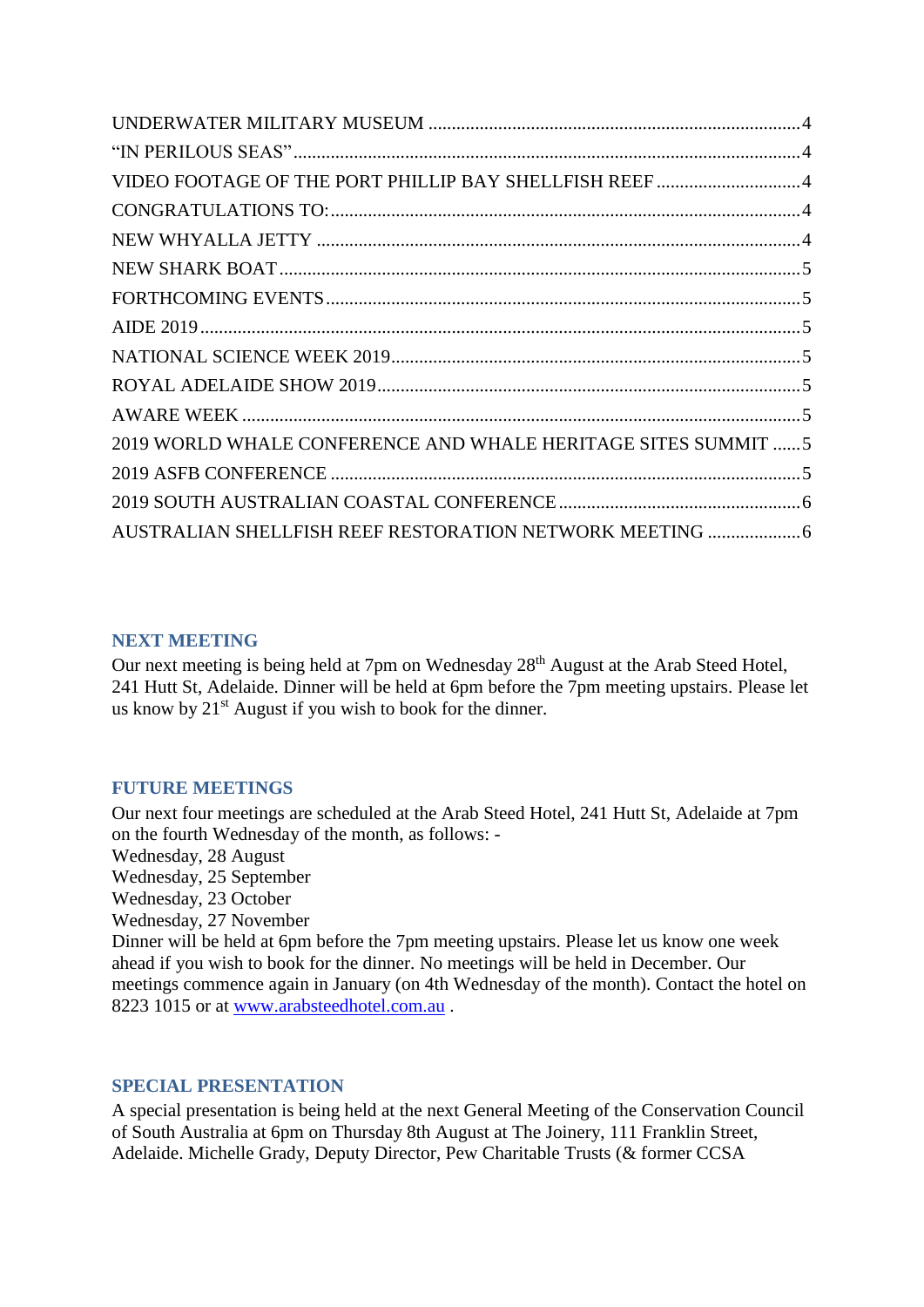Executive Officer) is giving a presentation titled "How to win big for the environment when the field is against you".

### <span id="page-2-0"></span>**STEPS AT PORT NOARLUNGA JETTY**

The steps at Port Noarlunga jetty will be installed only during a spell of good weather. We can only hope that this will happen sooner rather than later.

#### <span id="page-2-1"></span>**AGM RESULTS**

Last month's meeting was our Annual General Meeting. A new committee was elected for 2019-20. Most of the previous committee were re-elected though. Some members changed positions, however, and a couple of new members came on board. Tony Leggatt and Andrew Hunter swapped positions, with Andrew becoming President and Tony becoming Vice-President. Alex Suslin and Helena Wescombe-Down also swapped positions, with Helena becoming Treasurer and Alex becoming a Committee Member. Steve Reynolds continued as Secretary and Heather Creech, Stephanie Grovermann, Merv Brash, and Sara Leggatt continued as Committee Members (along with Alex Suslin). Chelsea Haebich and Emma Baird became our two new Committee Members. Congratulations to the whole committee on their election. New President, Andrew Hunter says, "If you're a scuba diver in South Australia, make sure you follow the SDFSA. We'll keep you updated with issues and events, including what's happening at SA Scuba Week this November! Even better - get involved by becoming a member. Work with the team that working to improve outcomes for you. The more members we have, the more opportunity we'll have to lobby for better outcomes for you."

### <span id="page-2-2"></span>**MEMBERSHIP RENEWALS**

Helena Wescombe-Down has been appointed as our Membership Officer. We will soon be making an announcement about membership fees.

### <span id="page-2-3"></span>**NEW CONSTITUTION**

<span id="page-2-4"></span>A new SDFSA constitution was adopted at our AGM. Details will be posted to our website when it is re-launched shortly.

### **THE SCUBA CLINIC WINTER HOURS UPDATE**

The Scuba Clinic will be closed for their annual winter break from Monday 5th of August and will return on Monday 26th of August. The Scuba Clinic will now not be closing on Fridays (except for the annual break in August). The updated hours for August/September are: Monday to Thursday 9.30am to 5.30pm and Friday 9.00am to 12.00pm. There is just one week left before the annual break during August. The Scuba Clinic's new address is Unit 16, 937 Marion Road, Mitchell Park.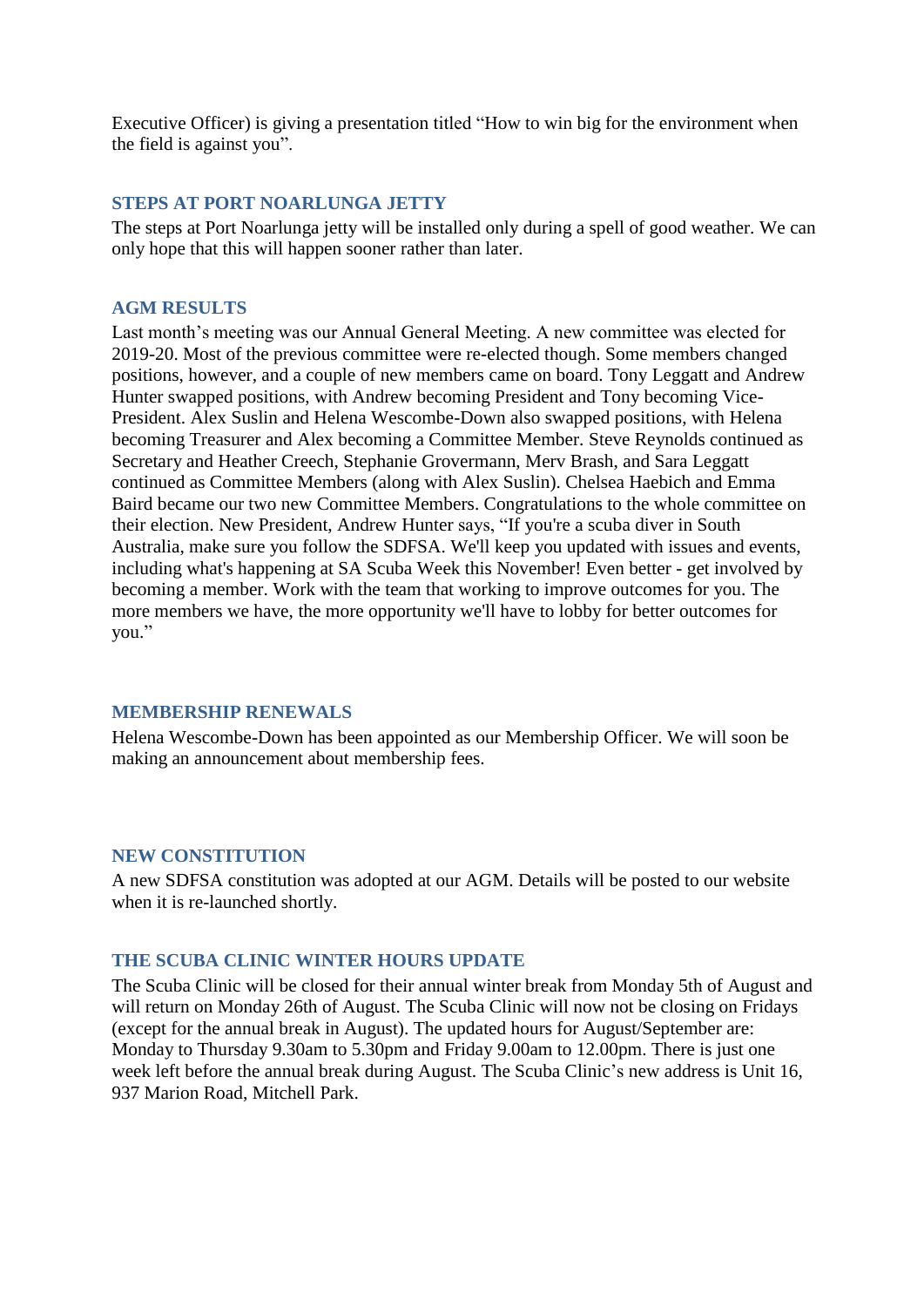#### <span id="page-3-0"></span>**TRAILS SA**

The Trails SA Advisory Committee met on 30<sup>th</sup> July to discuss its future. SDFSA Vice-President Tony Leggatt attended the meeting on our behalf. The Trails SA Advisory Committee is now considering a completely new approach to SA trails. A decision is expected by the end of this year. In the meantime, it seems that the Trails SA website at [www.southaustraliantrails.com/](http://www.southaustraliantrails.com/) may soon be shut down due to a lack of funding and/or interest.

### <span id="page-3-1"></span>**UNDERWATER MILITARY MUSEUM**

A military museum has been established underwater in the Red Sea. The Underwater Military Museum Dive Site features a total of 19 sunken military relics such as tanks, guns and helicopters. These are at depths of between 15-28m and 20-28m.

### <span id="page-3-2"></span>**"IN PERILOUS SEAS"**

According to the web page found at [https://illuminart.com.au/announcement/in-perilous](https://illuminart.com.au/announcement/in-perilous-seas/?fbclid=IwAR1Bxc3FZw6Xiw2J1cICn2EfOHb5YCB-nVankZ3PUkm3Me7mfWJKFpcR2oQ)[seas/?fbclid=IwAR1Bxc3FZw6Xiw2J1cICn2EfOHb5YCB-](https://illuminart.com.au/announcement/in-perilous-seas/?fbclid=IwAR1Bxc3FZw6Xiw2J1cICn2EfOHb5YCB-nVankZ3PUkm3Me7mfWJKFpcR2oQ)

[nVankZ3PUkm3Me7mfWJKFpcR2oQ,](https://illuminart.com.au/announcement/in-perilous-seas/?fbclid=IwAR1Bxc3FZw6Xiw2J1cICn2EfOHb5YCB-nVankZ3PUkm3Me7mfWJKFpcR2oQ) "In Perilous Seas" will integrate images contributed by photographers, divers, and artists in a community-based public art performance illuminating the historic Aldinga Uniting Church, where the gravesite and memorial of those whose lives were lost, is located. This projection art story will interweave photos and videos with music and narration to tell the community the important tragic history of our coastlines and provide insight into coastal safety today. The story about local shipwrecks and the lives lost at sea to be projected onto the Aldinga Uniting Church on Saturday 31 August. The show 'In Perilous Seas' will last for 45 minutes to an hour."

### <span id="page-3-3"></span>**VIDEO FOOTAGE OF THE PORT PHILLIP BAY SHELLFISH REEF**

Anita Nedosyko, the Marine Restoration Coordinator SA (Australia Program) for The Nature Conservancy recently provided a link to fresh new video footage taken by Ben Cleveland at the Port Phillip Bay shellfish reef that they rebuilt two years ago. It can be found at <https://tnc.box.com/s/ohug0cf5sz893wqpair97ypcvim2xx27>. "Before we undertook any restoration works, this was a barren sandy seascape and now there is a 1000+ school of pinkie snapper that are residing on the reef year-round, hula fish (just to name a couple) and thriving Australian flat oysters," says Anita, "Giving nature a helping hand can pay huge dividends." Earlier footage can be found at<https://www.youtube.com/watch?v=VAjh53Ffqx0>.

## <span id="page-3-4"></span>**CONGRATULATIONS TO:**

Wade Doak on being awarded the John Morton medal at the New Zealand Marine Sciences Society conference last month for his lifelong contribution to marine conservation and sustainability.

### <span id="page-3-5"></span>**NEW WHYALLA JETTY**

Work on the new \$3.8m 165m-long Whyalla jetty with a 145m circular boardwalk starts this month.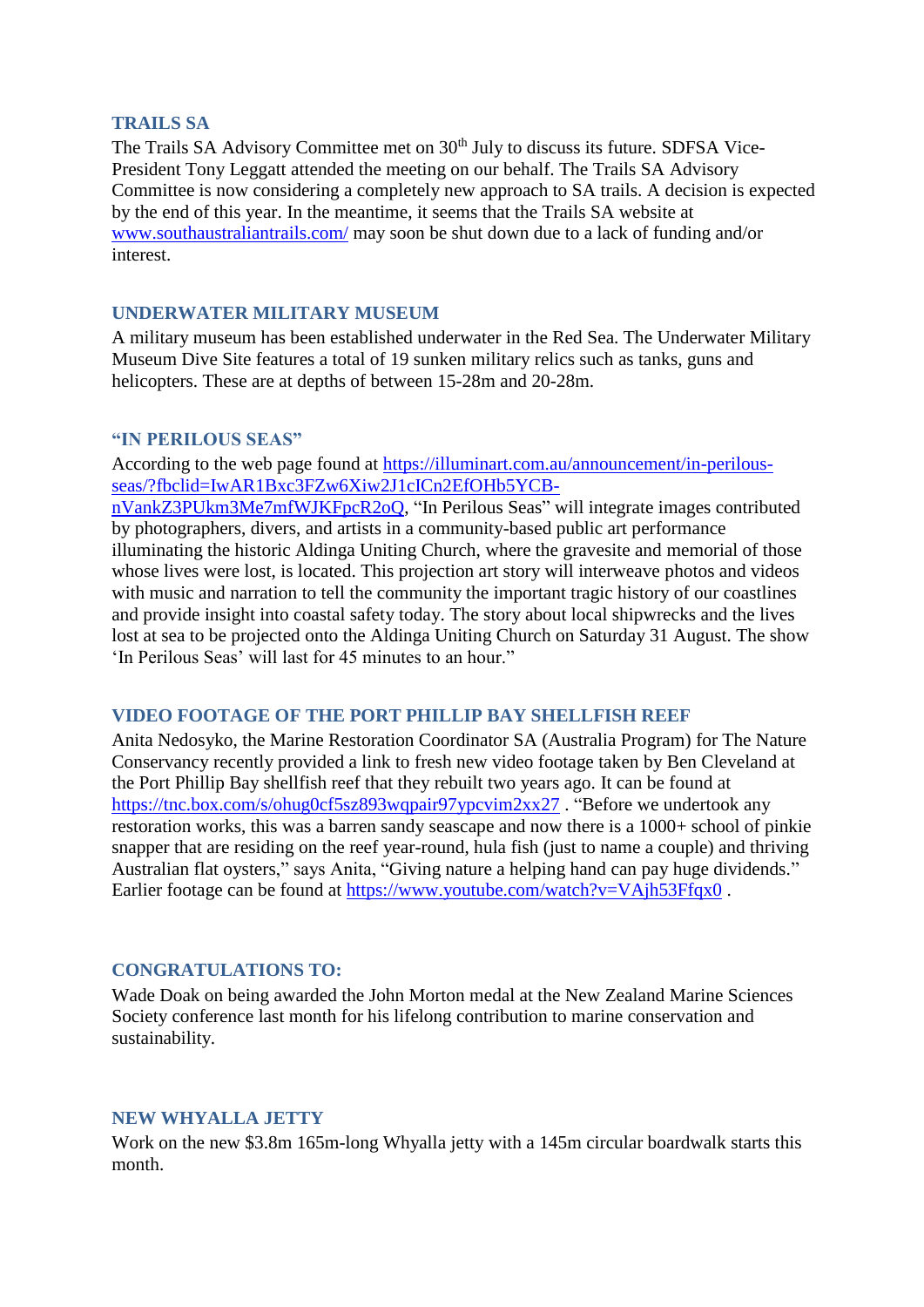#### <span id="page-4-0"></span>**NEW SHARK BOAT**

Rodney Fox Great White Shark Expeditions have joined forces with Mark Tozer in the purchase of a new liveaboard boat that is twice the size of the *Princess II*. The new vessel was announced at the Scuba in the Pub event in July. The boat has more of everything – more space and more facilities to work more comfortably and more productively throughout more of the year. Visit [www.rodneyfox.com.au](http://www.rodneyfox.com.au/?fbclid=IwAR0Ql0d030OdK5026-h2SjWOTGAdaxQncJ0AzNizmDnFMlxnQDgreH7sWDE) for more details.

### <span id="page-4-2"></span><span id="page-4-1"></span>**FORTHCOMING EVENTS**

#### **AIDE 2019**

The Australia International Dive Expo is being held at the Exhibition Convention Centre (level 1, Hall 3) in Sydney from  $1<sup>st</sup>$  to  $5<sup>th</sup>$  August 2019. Visit www.australiadive expo.com or see pages 6 & 59 of the August issue of Dive Log for more details.

#### <span id="page-4-3"></span>**NATIONAL SCIENCE WEEK 2019**

This year's National Science Week is being held from 10th – 18th August – see [www.scienceweek.net.au](http://www.scienceweek.net.au/) .

#### <span id="page-4-4"></span>**ROYAL ADELAIDE SHOW 2019**

This year's Royal Adelaide Show is being held from 30 August - 8 September. See <https://theshow.com.au/> for more details.

#### <span id="page-4-5"></span>**AWARE WEEK**

AWARE Week is being held from  $14<sup>th</sup>$  - 22nd September 2019. This year's theme is "Building Bridges".

#### <span id="page-4-6"></span>**2019 WORLD WHALE CONFERENCE AND WHALE HERITAGE SITES SUMMIT**

The 2019 World Whale Conference and Whale Heritage Sites Summit are both being held in Hervey Bay, Queensland in October (2019). The World Whale Conference is being held from 7-9th October and Whale Heritage Sites Summit is being held from 10-11th October. The event will be hosted by Fraser Coast Tourism and Events and the World Cetacean Alliance.

#### <span id="page-4-7"></span>**2019 ASFB CONFERENCE**

The Australian Society for Fish Biology conference is being held 14–17th October at the Australian National Library in Canberra, ACT. ASFB 2019 will showcase and celebrate the many ways we can illuminate the wonderful world of fishes in the hearts and minds of people spanning a range of cultures, backgrounds and perspectives. The conference program includes workshops, special events and sessions that will explore how effective communication via the visual arts, digital media, and the spoken and written word can bring new understanding and inspiration to the millions of people who value and depend on fishes for their wellbeing. See the conference website at<http://asfbconference.org/> for more details.